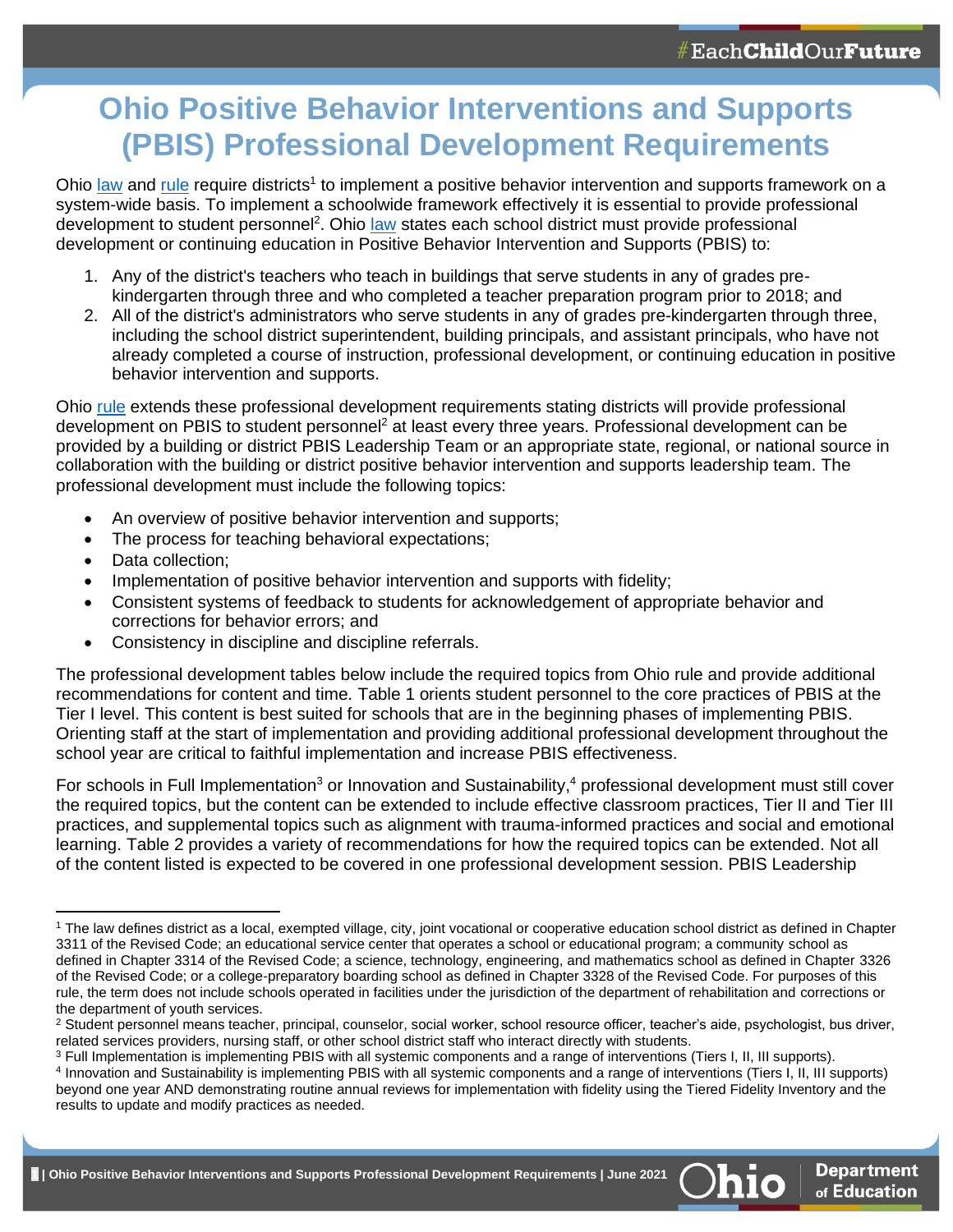Teams should follow data-based decision-making to match the professional development content with the needs of the staff and school.

Questions regarding PBIS and PBIS requirements can be sent to the Ohio PBIS [mailbox.](mailto:pbisohio@education.ohio.gov)

#### **HOW TO USE THESE OUTLINES**

District and building PBIS Leadership Teams can reference the items outlined below as they create professional development for staff. The bolded topics are required, and the bulleted content is provided as a recommendation or possibility when implementing the requirement. Ohio law and rule does not provide requirements regarding the length of the professional development. It is best practice to provide on-going professional development throughout the year, and the sessions can be spread out throughout the school year.

#### **Table 1**

| <b>Topic</b>                                                                                                                                                                                                                                                                                                                                                                                                                                                                                                                                                                                                                                                                                                                                                                                        | <b>Supporting Materials</b>                                                                                                                                                                                                                                                                                                            | <b>Possible</b><br><b>Time</b> |
|-----------------------------------------------------------------------------------------------------------------------------------------------------------------------------------------------------------------------------------------------------------------------------------------------------------------------------------------------------------------------------------------------------------------------------------------------------------------------------------------------------------------------------------------------------------------------------------------------------------------------------------------------------------------------------------------------------------------------------------------------------------------------------------------------------|----------------------------------------------------------------------------------------------------------------------------------------------------------------------------------------------------------------------------------------------------------------------------------------------------------------------------------------|--------------------------------|
| An Overview of Positive Behavior Intervention and<br><b>Supports (Required Topic)</b>                                                                                                                                                                                                                                                                                                                                                                                                                                                                                                                                                                                                                                                                                                               | <b>OSEP Technical Assistance</b><br>$\bullet$<br><b>Center on PBIS</b>                                                                                                                                                                                                                                                                 | 50 minutes                     |
| The following are recommendations for content within<br>the required topic:<br>What is PBIS?<br>$\bullet$<br>Definition of PBIS from the OSEP National<br>$\circ$<br><b>Technical Assistance Center on PBIS</b><br>Definition of PBIS from Ohio law and rule<br>$\circ$<br>Four core elements of PBIS (systems, data,<br>$\circ$<br>practices, outcomes)<br>Multi-tiered systems of support<br>$\circ$<br><b>Rationale for PBIS</b><br>$\bullet$<br>Why PBIS is important for all schools<br>$\circ$<br>Why PBIS is important for our school (teams<br>$\circ$<br>can share current behavior data and needs<br>and seek input on why staff members feel<br>implementing PBIS is needed or what they<br>want to see change through PBIS<br>implementation)<br>o Federal and state rules and guidance | <b>PBIS Getting Started</b><br>$\bullet$<br><b>Ohio Department of</b><br><b>Education-PBIS</b><br>What is PBIS? The BEST Intro<br>$\bullet$<br>Video - Dina Hidiq Zebib<br><b>Positive Behavioral</b><br>$\bullet$<br>Interventions and Supports: It<br>Takes the Whole Building<br>video series- Learning<br><b>Management System</b> |                                |
| The Process for Teaching Behavioral Expectations<br>(Required Topic)                                                                                                                                                                                                                                                                                                                                                                                                                                                                                                                                                                                                                                                                                                                                | <b>OSEP Technical Assistance</b><br>$\bullet$<br>Center on PBIS:<br><b>Tiered Framework</b>                                                                                                                                                                                                                                            | 30 minutes                     |
| The following are recommendations for content within<br>the required topic:<br><b>Schoolwide Expectations</b><br>$\bullet$<br>Explain expectations and rules<br>$\circ$<br>Expectations are the overarching desired<br>٠<br>behaviors for staff and students across<br>all environments<br>Rules are the observable behaviors that<br>$\blacksquare$<br>fit within the expectations and can vary<br>per environment<br>Share the district or school expectations and<br>$\circ$<br>how they were determined                                                                                                                                                                                                                                                                                         | <b>District or school PBIS</b><br>$\bullet$<br>expectation examples<br>School PBIS matrix examples<br>$\bullet$<br><b>Positive Behavioral</b><br>$\bullet$<br>Interventions and Supports: It<br>Takes the Whole Building<br>video series - Learning<br><b>Management System</b>                                                        |                                |

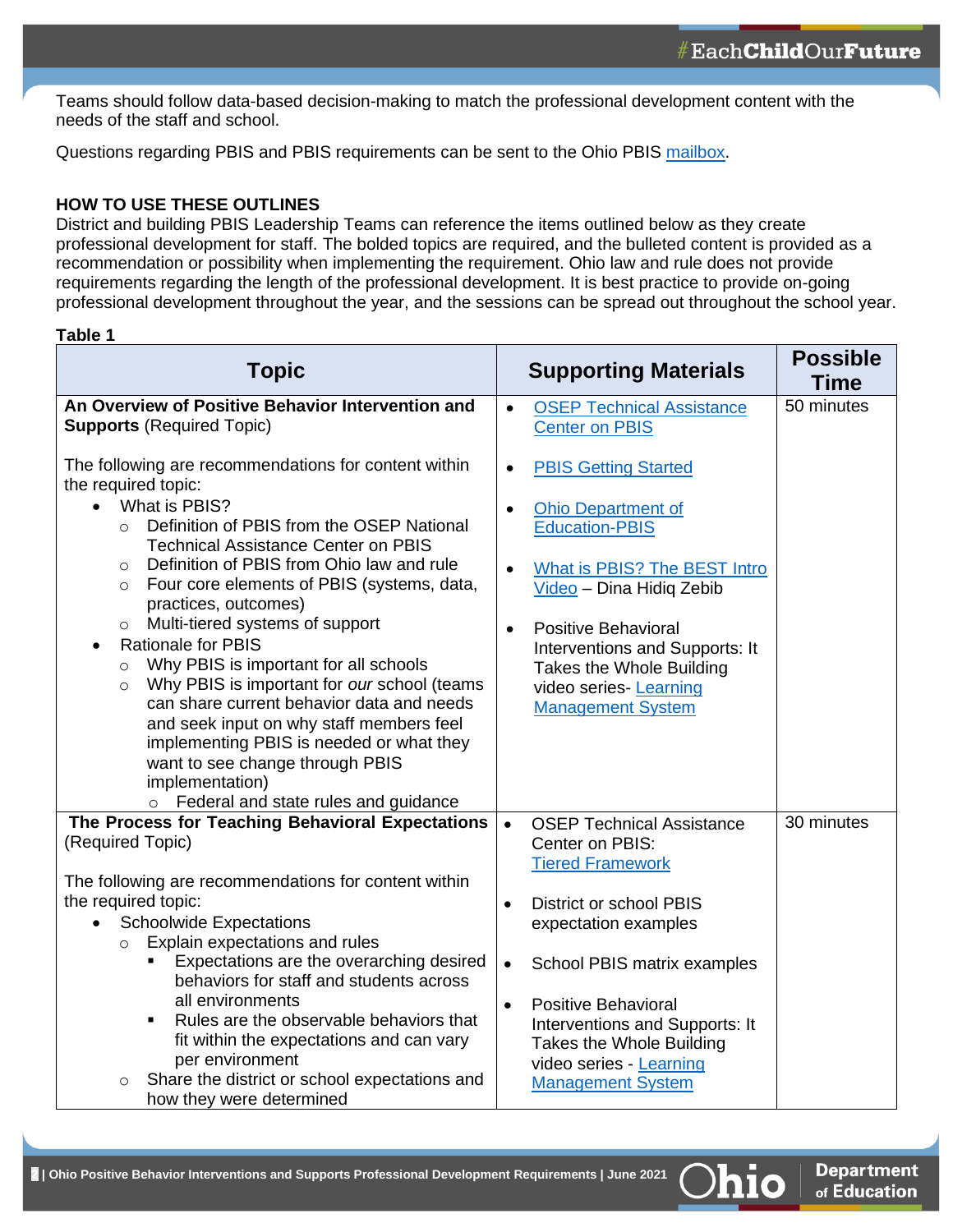## #Each**Child**Our**Future**

| Share the school matrix that lists behavior<br>$\circ$                                                       | Chapter 03: Teaching<br>$\circ$                            |            |
|--------------------------------------------------------------------------------------------------------------|------------------------------------------------------------|------------|
| expectations and label observable behaviors                                                                  | Expectations                                               |            |
| The importance of teaching and practicing<br>$\circ$                                                         |                                                            |            |
| expectations across all environments                                                                         |                                                            |            |
| Share the district or school plans for<br>$\circ$                                                            |                                                            |            |
| teaching and reteaching expectations,                                                                        |                                                            |            |
| including booster sessions                                                                                   |                                                            |            |
| Incorporating expectations into daily<br>$\circ$                                                             |                                                            |            |
| practices and classroom environment                                                                          |                                                            |            |
| <b>Consistent Systems of Feedback to Students for</b>                                                        | <b>Positive Behavioral</b><br>$\bullet$                    | 40 minutes |
| <b>Acknowledgment of Appropriate Behavior and</b>                                                            | Interventions and Supports: It                             |            |
| <b>Corrections for Behavior Errors (Required Topic)</b>                                                      | Takes the Whole Building                                   |            |
|                                                                                                              | video series - Learning                                    |            |
| The following are recommendations for content within                                                         | <b>Management System</b>                                   |            |
| the required topic:                                                                                          | Chapter 04: Reinforcing<br>$\circ$                         |            |
| Reinforcing Appropriate Behavior<br>$\bullet$                                                                | Expectations                                               |            |
| Why acknowledging and reinforcing behavior<br>$\circ$                                                        |                                                            |            |
| is important                                                                                                 | <b>OSEP Technical Assistance</b><br>$\bullet$              |            |
| How to acknowledge behavior (positive/<br>$\circ$                                                            | <b>Center on PBIS: Supporting</b>                          |            |
| negative ratio, timely and specific feedback)                                                                | and Responding to Behavior                                 |            |
| Share the district or school encouragement<br>$\circ$                                                        |                                                            |            |
| system                                                                                                       |                                                            |            |
| <b>Behavior Correction</b><br>$\bullet$                                                                      |                                                            |            |
| Brief explanation of factors that influence<br>$\circ$                                                       |                                                            |            |
| behavior and behavior management                                                                             |                                                            |            |
| Prevention and intervention strategies that<br>$\circ$                                                       |                                                            |            |
| are appropriate to the age and                                                                               |                                                            |            |
| developmental level of students                                                                              |                                                            |            |
| Review the multi-tiered systems of support<br>$\circ$                                                        |                                                            |            |
| and when and how teachers refer students                                                                     |                                                            |            |
| for additional supports                                                                                      |                                                            |            |
| <b>Consistency in Discipline and Discipline Referrals</b>                                                    |                                                            | 30 minutes |
| (Required Topic)                                                                                             |                                                            |            |
|                                                                                                              |                                                            |            |
| The following are recommendations for content within                                                         |                                                            |            |
| the required topic:                                                                                          |                                                            |            |
| Rationale for consistent procedures for<br>$\bullet$                                                         |                                                            |            |
| addressing challenging behavior                                                                              |                                                            |            |
| Share district or school definitions of challenging<br>$\bullet$                                             |                                                            |            |
| behavior                                                                                                     |                                                            |            |
| Share the schoolwide process for responding to<br>$\bullet$                                                  |                                                            |            |
| challenging behavior (class-managed vs. office-                                                              |                                                            |            |
| managed; discipline flow chart if one was                                                                    |                                                            |            |
| created)                                                                                                     |                                                            |            |
| Explain how to complete a behavior referral<br>$\bullet$                                                     |                                                            |            |
| form and why consistency is important                                                                        |                                                            |            |
| <b>Data Collection (Required Topic)</b>                                                                      | <b>OSEP Technical Assistance</b>                           | 30 minutes |
|                                                                                                              | Center on PBIS:                                            |            |
| The following are recommendations for content<br>$\bullet$<br>within the required topic: How to use data for | <b>Team-initiated Problem</b><br>$\circ$<br><b>Solving</b> |            |
| problem solving and intervention selection                                                                   |                                                            |            |
|                                                                                                              |                                                            |            |

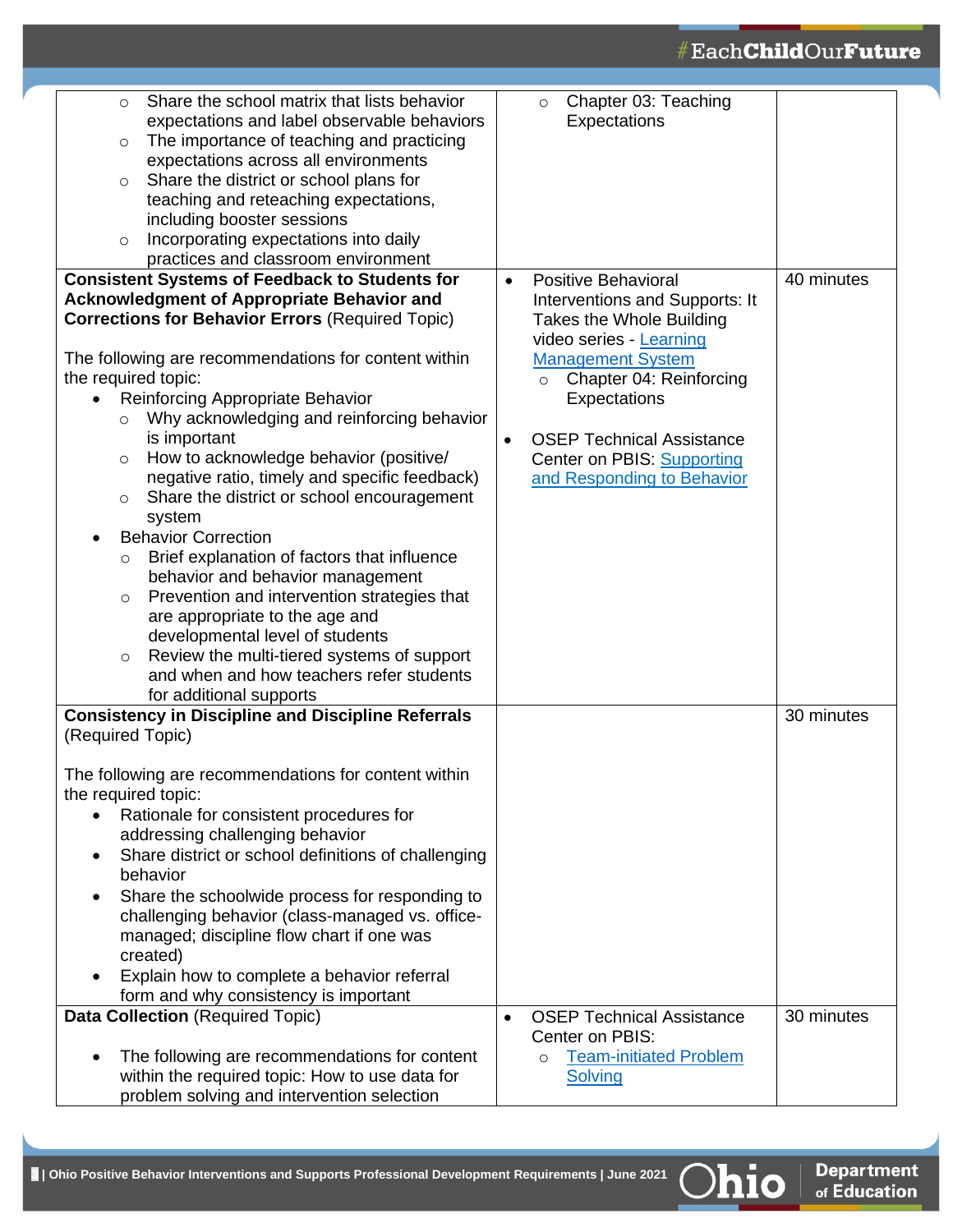## #Each**Child**Our**Future**

| Data sources and the importance of collecting<br>$\bullet$<br>accurate data<br>Explain how to complete a behavior referral<br>form and why consistency is important                                                                                                                                                                                                                                                                                                                                                                                                                                                          | <b>Team Meeting Videos -</b><br>$\circ$<br>show the process<br><b>Positive Behavioral</b><br>$\bullet$<br>Interventions and Supports: It<br>Takes the Whole Building<br>video series - Learning<br><b>Management System</b><br>Chapter 05: Making Data-<br>$\circ$<br><b>Informed Decisions</b> |            |
|------------------------------------------------------------------------------------------------------------------------------------------------------------------------------------------------------------------------------------------------------------------------------------------------------------------------------------------------------------------------------------------------------------------------------------------------------------------------------------------------------------------------------------------------------------------------------------------------------------------------------|-------------------------------------------------------------------------------------------------------------------------------------------------------------------------------------------------------------------------------------------------------------------------------------------------|------------|
| <b>Implementation of Positive Behavior Intervention</b><br>and Supports with Fidelity (Required Topic)                                                                                                                                                                                                                                                                                                                                                                                                                                                                                                                       | PBISApps.org<br>$\bullet$<br><b>Tiered Framework</b><br>$\bullet$                                                                                                                                                                                                                               | 20 minutes |
| The following are recommendations for content within<br>the required topic:<br>Explain that PBIS is an ongoing process that will<br>take time and commitment for several years to<br>reach full implementation<br>Share plans for ongoing professional<br>$\bullet$<br>development and coaching<br>Explain that the team will work with staff for<br>$\bullet$<br>annual assessment of implementation (are we<br>doing what we said we could do?) and outcome<br>evaluation (is it working, or do we need to make<br>changes?)<br>Development of Tier II and Tier III systems only<br>after Tier I is in place with fidelity |                                                                                                                                                                                                                                                                                                 |            |

### **Table 2**

| <b>Topic</b>             |                                                                                            | <b>Supporting Materials</b>                                                                                       | <b>Possible</b><br>Time |
|--------------------------|--------------------------------------------------------------------------------------------|-------------------------------------------------------------------------------------------------------------------|-------------------------|
|                          | An Overview of Positive Behavior Intervention and<br><b>Supports (Required Topic)</b>      | <b>OSEP Technical Assistance</b><br>$\bullet$<br><b>Center on PBIS</b>                                            | 50                      |
| the required topic.      | The following are recommendations for content within                                       | <b>Ohio Department of</b><br>$\bullet$<br><b>Education-PBIS</b>                                                   |                         |
|                          | <b>Review of PBIS</b>                                                                      | <b>Tiered Framework</b><br>$\bullet$                                                                              |                         |
| $\Omega$                 | Definition of PBIS from the OSEP<br>National Technical Assistance Center on<br><b>PBIS</b> | <b>OSEP Technical Assistance</b><br>$\bullet$<br><b>Center on PBIS: Culturally</b><br><b>Responsive Practices</b> |                         |
| $\bigcirc$               | Definition of PBIS from Ohio law and rule                                                  |                                                                                                                   |                         |
| $\circ$                  | Four core elements of PBIS (systems,<br>data, practices, outcomes)                         |                                                                                                                   |                         |
| $\circ$                  | Multi-tiered systems of support                                                            |                                                                                                                   |                         |
| <b>Tier II Practices</b> |                                                                                            |                                                                                                                   |                         |



Ohio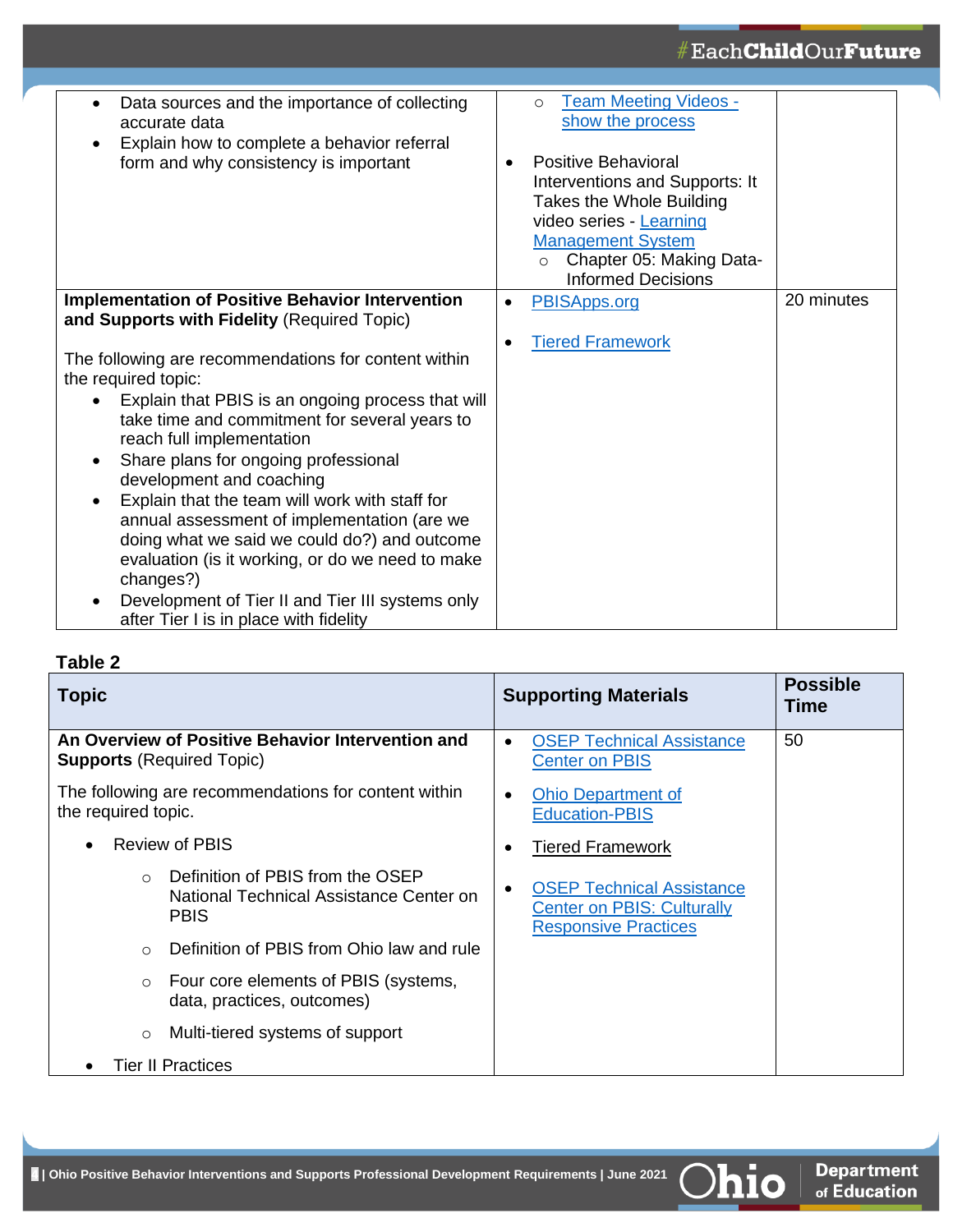| Understanding how Tier II supports<br>$\circ$<br>connect with Tier I supports<br>Tier II services and supports available for<br>$\circ$<br>students<br>Explain the essential features of each<br>$\circ$<br>Tier II service or support<br>Criteria and directions for referral<br>$\circ$<br><b>Tier III Practices</b><br>Tier III services and supports available<br>$\circ$<br>for students<br>Criteria and directions for referral to Tier<br>$\circ$<br>III services<br>General overview of Functional<br>$\Omega$<br>Behavioral Assessment (FBA) and<br>Behavior Intervention Plan (BIP)<br><b>Culturally Responsive Practices in PBIS</b><br>The Process for Teaching Behavioral Expectations<br>(Required Topic)<br>The following are recommendations for content within<br>the required topic:<br><b>Effective Classroom Practices</b><br>Teaching behavior expectations in the<br>$\circ$<br>classroom<br>Establishing classroom routines and<br>$\circ$<br>procedures<br>Re-teaching and reinforcing behavior<br>٠<br>expectations through Tier II practices<br>Re-teaching and reinforcing behavior<br>$\bullet$ | <b>OSEP Technical Assistance</b><br>$\bullet$<br><b>Center on PBIS: Tiered</b><br><b>Framework</b><br><b>District or school PBIS</b><br>$\bullet$<br>expectation examples<br>School PBIS matrix examples<br>$\bullet$          | 30 min |
|-----------------------------------------------------------------------------------------------------------------------------------------------------------------------------------------------------------------------------------------------------------------------------------------------------------------------------------------------------------------------------------------------------------------------------------------------------------------------------------------------------------------------------------------------------------------------------------------------------------------------------------------------------------------------------------------------------------------------------------------------------------------------------------------------------------------------------------------------------------------------------------------------------------------------------------------------------------------------------------------------------------------------------------------------------------------------------------------------------------------------------|--------------------------------------------------------------------------------------------------------------------------------------------------------------------------------------------------------------------------------|--------|
| expectations through Tier III practices<br><b>Consistent Systems of Feedback to Students for</b><br><b>Acknowledgment of Appropriate Behavior and</b><br><b>Corrections for Behavior Errors (Required Topic)</b><br>The following are recommendations for content within<br>the required topic:<br>Review behavior specific praise<br>Self and peer monitoring to check<br>implementation of positive reinforcement<br>Transitioning extrinsic reinforcement to intrinsic<br>٠<br>reinforcement<br>Tier II<br>$\bullet$<br>Providing consistent and positive<br>$\circ$<br>feedback with Tier II interventions (for<br>example, Check-In, Check-Out)<br>Selecting and providing interventions that<br>$\circ$<br>match function of behavior<br>Tier III                                                                                                                                                                                                                                                                                                                                                                     | <b>OSEP Technical Assistance</b><br>$\bullet$<br>Center on PBIS - Tier II<br><b>OSEP Technical Assistance</b><br>$\bullet$<br>Center on PBIS - Tier III<br><b>Supporting and Responding to</b><br>$\bullet$<br><b>Behavior</b> | 40 min |